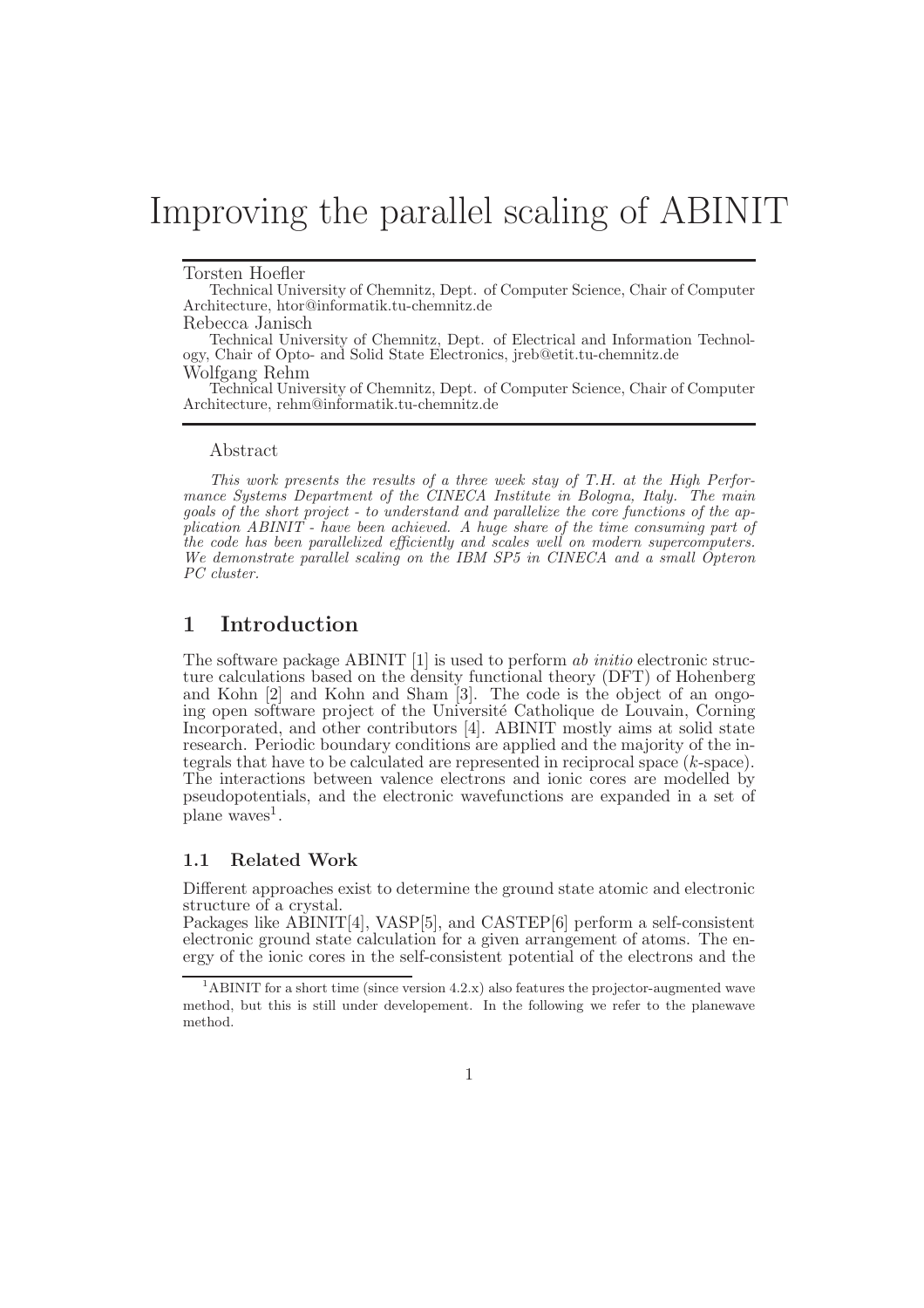gradient thereof (the Hellmann-Feynman forces) can then be used to shift the ions towards their equilibrium positions, e.g. by a conjugate gradient scheme. As an example, Fig. 1 shows the ground state electron density of a relaxed  $SiO<sub>2</sub>$  structure calculated with ABINIT. The challenge in this kind of approach is to perform a very accurate determination of the electronic ground state after each move of the atoms within affordable time.



Figure 1: Electronic structure of a relaxed  $SiO<sub>2</sub>$  unit cell calculated with ABINIT. Left: isosurfaces of the electron density, illustrating the directional character of the bonds. Right: Planar cut through the electron density, showing that charge is accumulated at the oxygen atoms (red).

Programs like CPMD [7] and PWSCF [8, 9] are based on the ab initio molecular dynamics scheme of Car and Parrinello [10], i.e. the ions are treated as classical particles, coupled to the movement of the electrons by pseudo-Newtonian equations of motion. Since the positions of ions and electrons are varied at the same time, the computational effort is smaller than in the scf ground state calculation scheme. However, in this approach the system is not exacatly in its adiabatic ground state, and the challenge is to prevent it from drifting too far away.

## 2 Goals

Main goals of the project were to analyze the current implementation and to find a new parallelization scheme to improve the parallel scaling of ABINIT.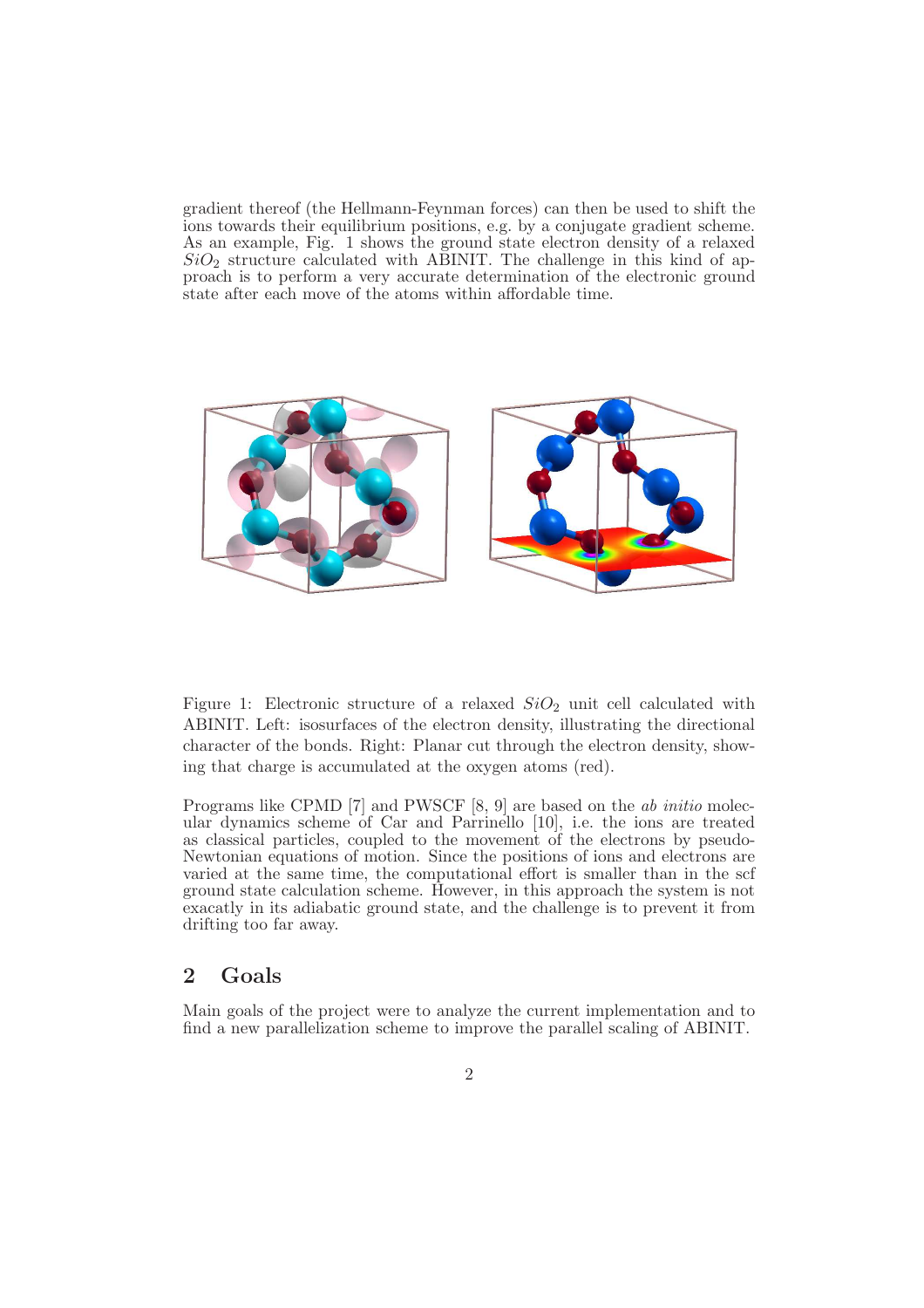When speaking of "scaling" we distinguish between weak and strong scaling. Strong scaling means that at a constant problem size the parallel speedup increases linearly with the number of used processors. Whereas by weak scaling we mean that the time to solve a problem with increasing size can be held constant by enlarging the number of used processors. Strong scaling is usually limited by Amdahl's law [11] to a certain number of hosts that depends on the problem size. Weak scaling is easier to achieve for hundreds of nodes and is often merely limited by the resources (e.g. memory) per node. On the long run we want to achieve maximum weak scaling to enable the application of ABINIT to bigger problems while keeping the calculation times constant at the current level. For simplicity we focus in this report on the strong scaling behaviour of ABINIT, but the weak scaling behaviour can be extrapolated from that to a certain extend.

#### 3 The Current Implementation of ABINIT

The effective one-particle Schrödinger equation derived by means of the DFT represents an eigenvalue problem that has to be solved selfconsistently. In ABINIT a self-consistency cycle is begun by constructing a starting density and deriving a starting potential. Then the electronic eigenvalues (bands) and eigenvectors are determined by a band-by-band conjugate gradient (CG) scheme [12, 13], during which the density (i.e. the potential) is kept fixed until the whole set of functions has been obtained. At the end of one CG loop the density is updated by the scheme of choice (e.g. simple mixing, or Anderson mixing). For a comparison of different schemes see e.g. [14]). For a more detailed description of the DFT implementation in ABINIT see [15].

Different levels of parallelization are implemented. The most efficient parallelization is the distribution of the k-points that are used to sample the reciprocal space on different processors. The required number of k-points depends on the system size and is determined by convergence tests. It usually decreases with increasing system size, so the scaling with the number of atoms is rather unfavourable. One can partially make up for this by distributing the work related to different bands within a given  $\hat{k}$ -point. Since the number of bands increases with the system size, the overall scaling with number of atoms improves. A blocked version of the CG algorithm can be used to optimize the wavefunctions, which provides the possibility to parallelize over the bands within one block. Instead of a single eigenstate, as in the band-by-band scheme, nbdblock states are determined at the same time, where nbdblock is the number of bands in one block. This leads to a small increase in the time that is needed to orthogonalize the eigenvectors with respect to those obtained previously. Furthermore, to guarantee convergence, a too high value for nbdblock should not be chosen. A meaningful choice has to be determined for each system, but so far our experience is that  $nbdblock \leq 4$  is a meaningful choice.

These parallelization methods, which are based on the underlying physics of the calculation, are useful only for a finite number of CPUs. Within the  $k$ -point parallelization the best speedup is achieved if the number of  $k$ -points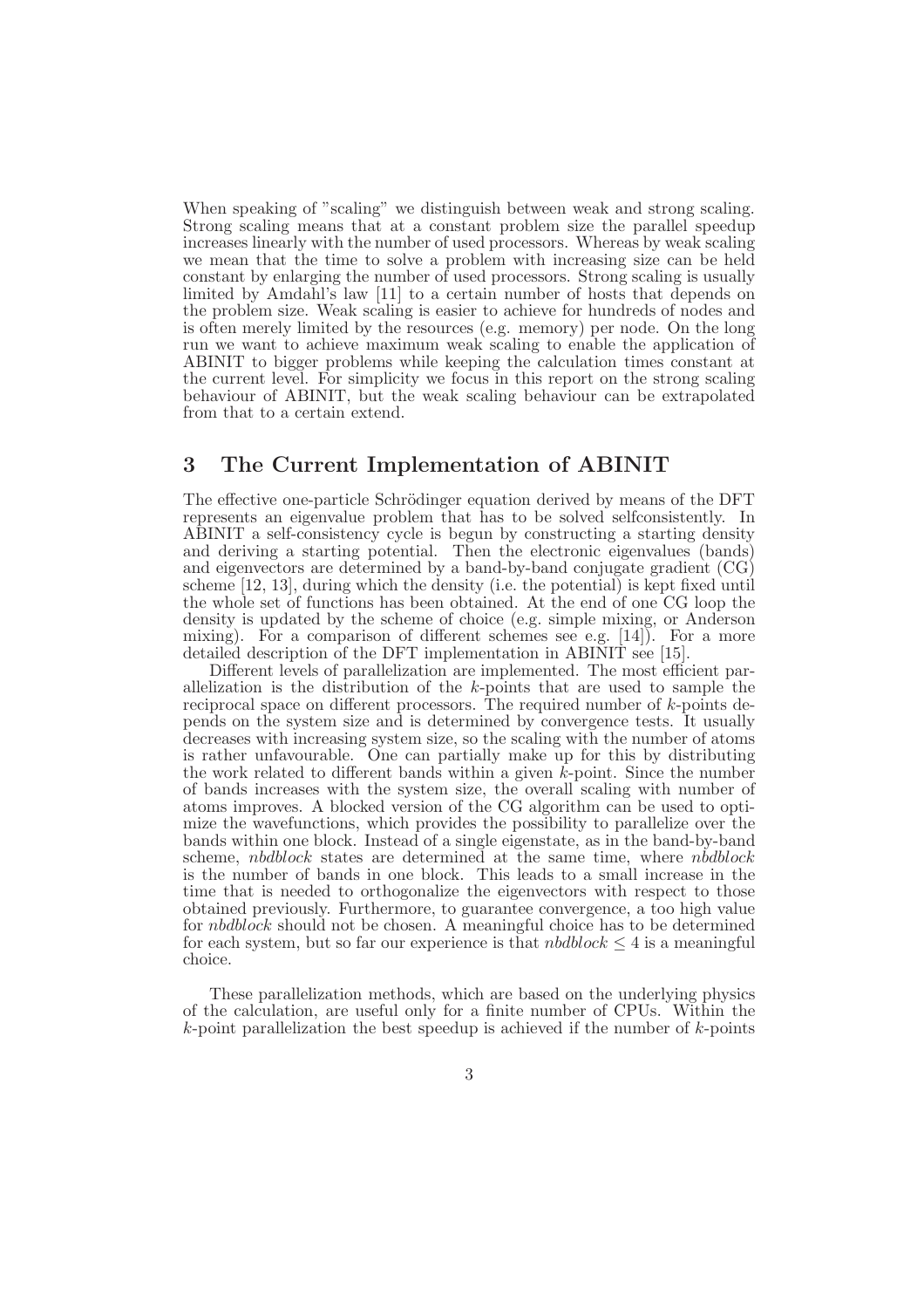is an integer multiple of the number of CPUs:

$$
nkpt = n \times N_{\rm CPU} \quad \text{with} \quad n \in \mathbb{N}.\tag{1}
$$

Ideally,  $n = 1$ .

If the number of available CPUs is larger than the number of  $k$ -points required for the calculation, the speedup saturates. In this case, the additional parallelization over bands can improve the performance of ABINIT, if

$$
N_{\rm CPU} = nbdblock \times nkpt \quad . \tag{2}
$$

In principle the parallelization scheme also works for  $N_{\text{CPU}} = n \text{bdblock}$ , which results in a parallelization over bands only.

#### 4 Parallelization Techniques

We recently analyzed ABINIT for its performance at a specific problem size on a cluster system [16]. We found that about 97% of the running time of ABINIT is spent in the subroutine vtowfk, where 83% are spent in cgwf, the implementation of the band-by-band minimization scheme proposed by Teter et al. [12]. Thus, we decided to start our optimization project in this routine. The maximum strong scaling  $s$  for ABINIT with a parallel cgwf is given by Amdahls law [11]:

$$
s = \frac{1}{1 - 0.83} = 5.88
$$

A simplified pseudo code of the subroutine cgwf is given in Listing 1. The outer loop (Line 1) optimizes band-by-band, and the inner loop (Line 5) performs the conjugate gradient line minimization steps (by default 4 per band). One band cwavef is read out of the cg-array (the array holding all wavefunction coefficients, Line 2) and normalized. The operator of the non-local potential is applied (after a FFT) to the band in Line 4 (subroutine nonlop) and the result is stored in the  $|ghc\rangle$  vector, which indicates the direction to proceed in the minimization (the gradient) of the band energy. The inner conjugate gradient loop proceeds as described in [13, 12] The cg, ghc and gvnlc arrays are updated at the end of each conjugate gradient step (Line 33-35).

As described in section 3 the current version of ABINIT is able to operate in parallel on a set of bands. In practice the scalability is limited to four processors due to the interdependency of these bands (each band has to be orthogonal to all others).

To go beyond the current scaling, we distribute the wave function coefficients (the elements of the vectors cwavef) among different processors. The only necessary points of communication are the calculations of dot products (they are marked with an asterisk (\*) in Listing 1). The nonlop routine was also parallelized to enhance the parallelism further. A global reduction (MPI\_ALLREDUCE) was used to accumulate the gxafac array on every node.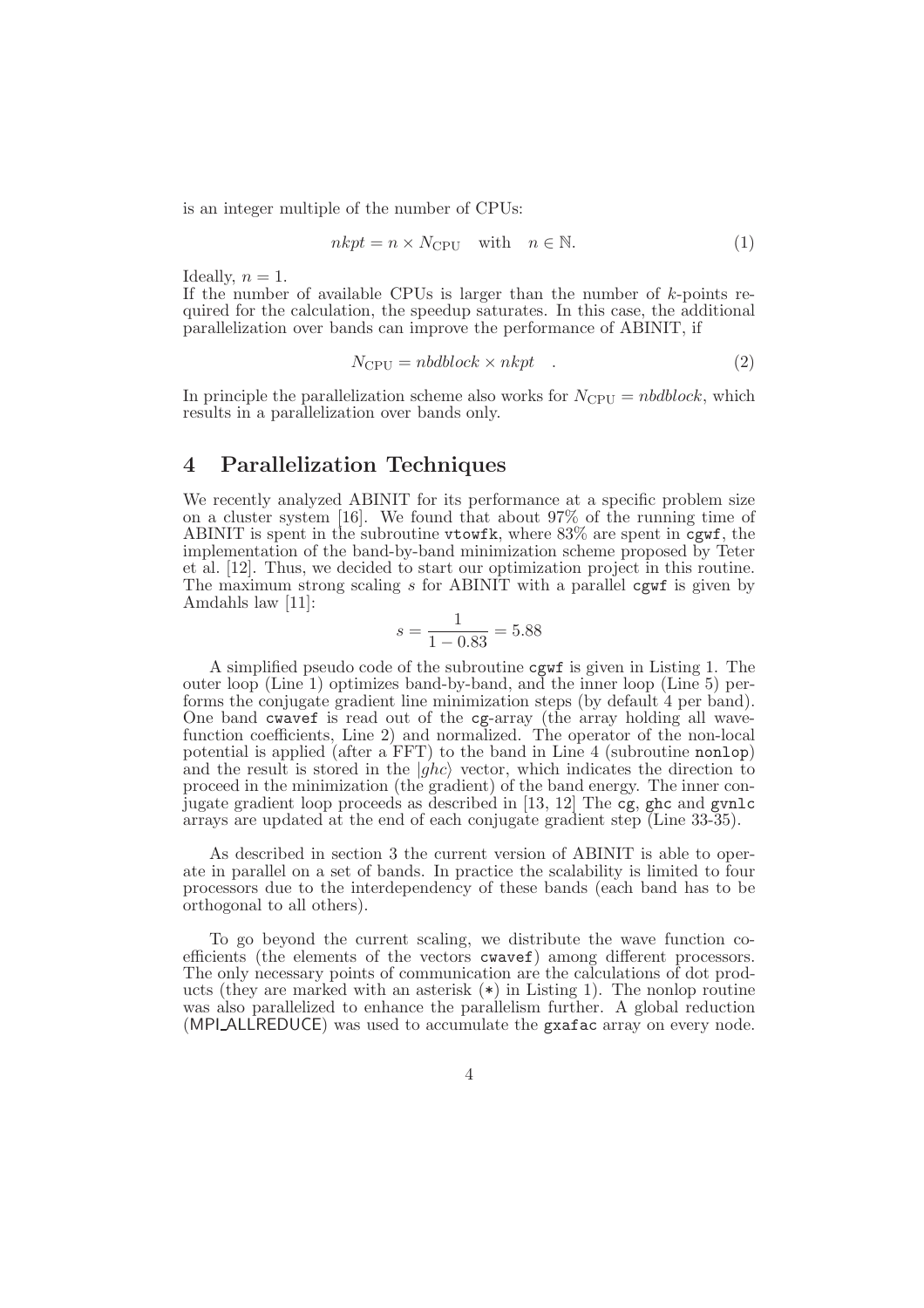```
|do iband=1, nband
    | cwavef(npw) = cg(:,npw)*| call normalize(|cwavef>)
   +| call nonlop(in |cwavef>, in |gvnlc>, inout |ghc>)
 5 | do iline=1,nline
    *| chc = lambda = <cwavef|ghc>
    | |vresid\rangle = -chc * |cwavef\rangle + |ghc\rangle*| resid(iband) = <vresid|vresid>
    | | direc> = |ghc>
10 | | ! orthogonalize
    | do iiband=1,nband
    *| cgdirec = <cg(iiband)|direc>
    | |direc> = -cgdirec*|cg(iiband)> + |direc>
    | end do
15 |*| call precon(in cg(), out pcon(), inout direc())
    | ! orthogonalize
    | do iiband=1,nband
    *| cgdirec = <cg(iiband)|direc>
    | |divec\rangle = -cgdirec*|cg(iiband)\rangle + |direc\rangle20 | end do
    *| dotgg = <direc|conjgr>
    | |conjgr> = dotgg/dotgp * |conjgr> + |direc>
    | ! orthogonalize |conjgr> to |iband>
    *| zdotures = <conjgr|cwavef>
25 | | |direc> = -zdotures * |cwavef> + |conjgr>
    | ! normalize direc
    *| dotr = <direc|direc>
    | |direc> = 1/sqrt(dotr)*|direc>
    +| call nonlop(in |cwavef>, in |gvnlc>, inout |gh_direc>)
30 \times | dhc = <direc|ghc>
    *| dhd = <direc|gh_direc>
    | ! calculate sinth, costh here
    | cg(iband) = costh*|cwavef> + sinth*|direc>
    | ghc() = \cosh*|ghc> + \sinth*|gh_d \text{ since}35 | | gvnlc() = costh*|gvnlc> + sinth*|gvnl_direc>
     | end do ! iline=1,nline
     |end do ! iband=1, nband
    |! mimic old behavior
    \tilde{\text{1}}call allgather(cg())
```
Listing 1: Pseudocode for cgwf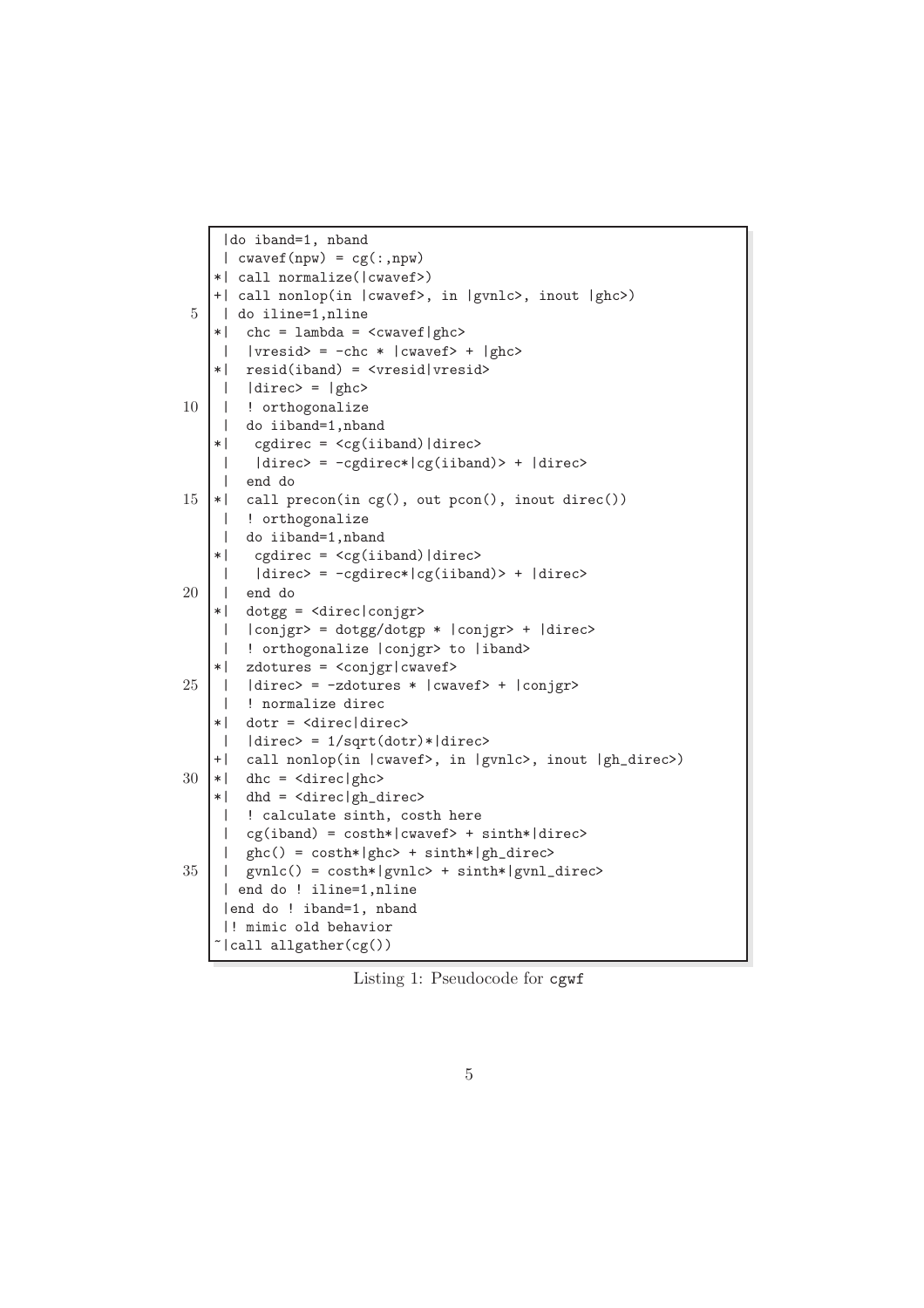Another approach has to be taken to perform the FFT in parallel (marked with a plus  $(+)$  in Listing 1). The 3D-FFT is parallelized in real space. First, a FFT is performed along all z-planes in parallel, second a FFT is done for all xy-lines in parallel. The wave function coefficients have to be redistributed at the beginning of the FFT and the real-space grid has to be swapped between Phase 1 (z-planes) and Phase 2 (xy-lines) of the FFT. The collective MPI routine MPI ALLTOALL was used to perform that task.

#### 5 Results

We conducted several benchmarks to test the scalability of our code on two different systems. A small PC cluster, called "Botanix", with dual core CPUs and the IBM SP5 [17] from CINECA were used to calculate a fixed size system. As already mentioned in section 2, we demonstrate only strong scaling which is limited due to the fixed system size. However, this should not influence the results for a small number of CPUs and gives us the possibility to extrapolate that a good weak scaling can be easily achieved for a huge number of processors.

The two nodes of Botanix come with 4 dual core Opteron 865 (1.8 GHz) CPUs per node and are interconnected with Gigabit Ethernet. The IBM SP5 comes with 64 nodes, each with 8 Power5 (1.9 GHz) Processors and is connected with an IBM High Performance Switch (Federation).

| nproc(P) | Runtime $(s)$ | Speedup |
|----------|---------------|---------|
|          | 228.91        | 1.00    |
| 2        | 108.24        | 2.11    |
| 3        | 69.32         | 3.30    |
| 4        | 49.24         | 4.65    |
| 8        | 25.53         | 8.97    |
| 16       | 17.31         | 13.22   |

Table 1: Consumed Runtime and achieved Speedup of the parallel subroutine cgwf on the SP5.

The benchmark results for a small system with 43 atoms, 48728 plane waves, 126 bands and 921600 FFT grid points, which needs 21 iterations to reach self-consistency, are presented in the following. Figure 2 shows the parallel execution time and scaling of the parallelized cgwf routine. All benchmarked times and speedups on the SP5 are given in Table 1. Nearly all test cases on the SP5 show superlinear speedup which is due to the better cache utilization of the parallel variant. Both systems perform best if all calculations are done on a single node and the processors communicate via shared memory (up to 8 processors). The communication latency and bandwidth gets worse if the processes span more than 8 processors (one node). The result is a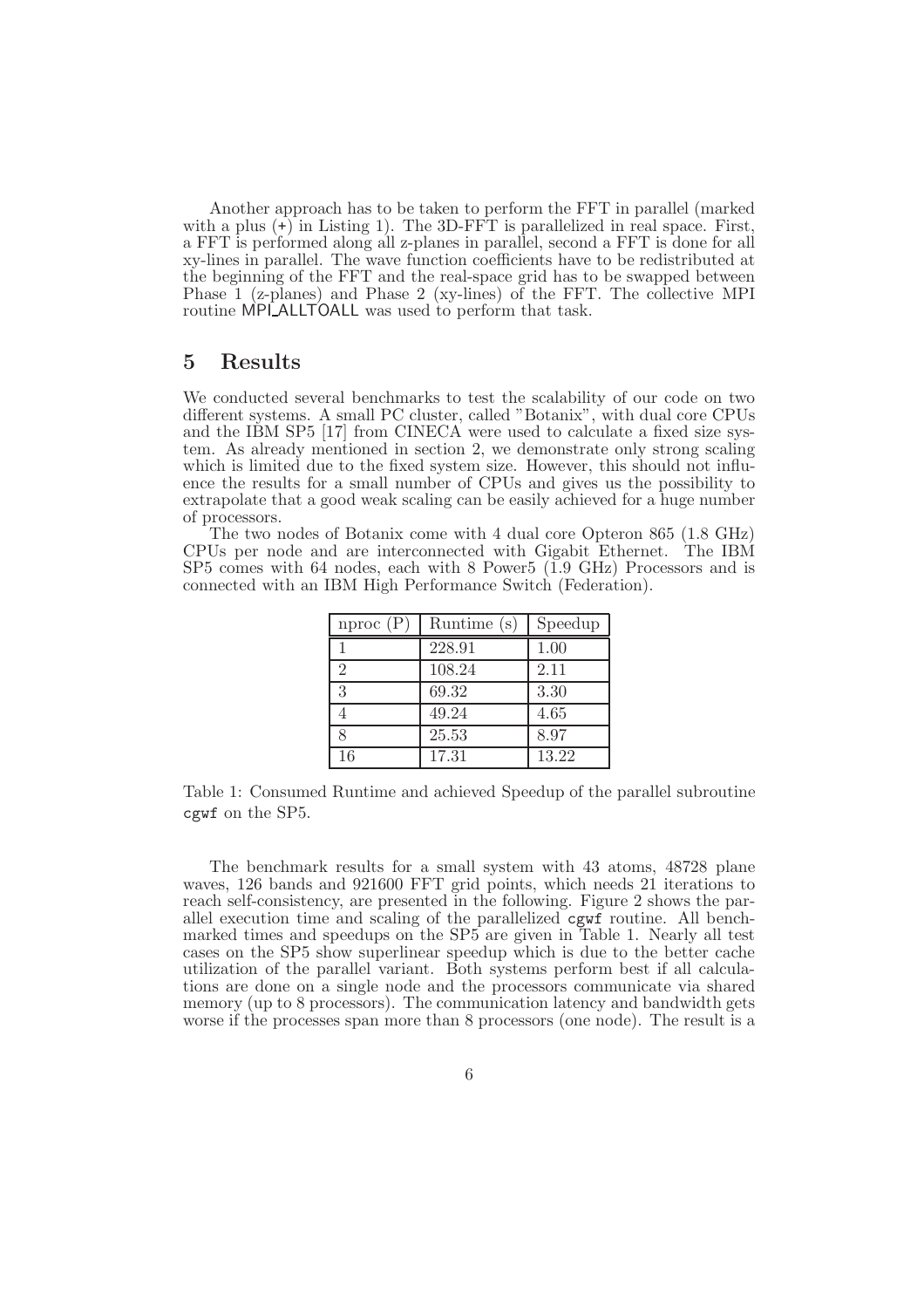

Figure 2: Speedup of the parallel cgwf routine on different systems.

catastrophic negative scaling on Botanix due to the very slow interconnection network (Gigabit Ethernet) and a slight decrease in the scaling on the SP5. We assume that this effect could be decreased if the collective communication would be topology aware and would adapt to this specific hierarchical interconnect layout.

The execution time of a fully converged calculation with ABINIT is examined in the following. Table 2 shows benchmark results for the SP5 and Figure 3 shows the according graphs for both systems. We see that the parallel scaling is very well up to 8 processors and gets slightly worse if the processes span more than one node (have to use a slower interconnect). The parallel overhead of the collective communication latency begins to increase for a bigger number of processors and a slower interconnect.

| nproc(P)       | Runtime (s) | Speedup |
|----------------|-------------|---------|
|                | 5724.9      | 1.00    |
| $\overline{2}$ | 3380.2      | 1.69    |
| 3              | 2269.7      | 2.52    |
| 4              | 1764.7      | 3.24    |
| 8              | 1242.4      | 4.61    |
| 16             | 1020.6      | 5.61    |

Table 2: Runtime consumed by a full calculation with ABINIT on the SP5.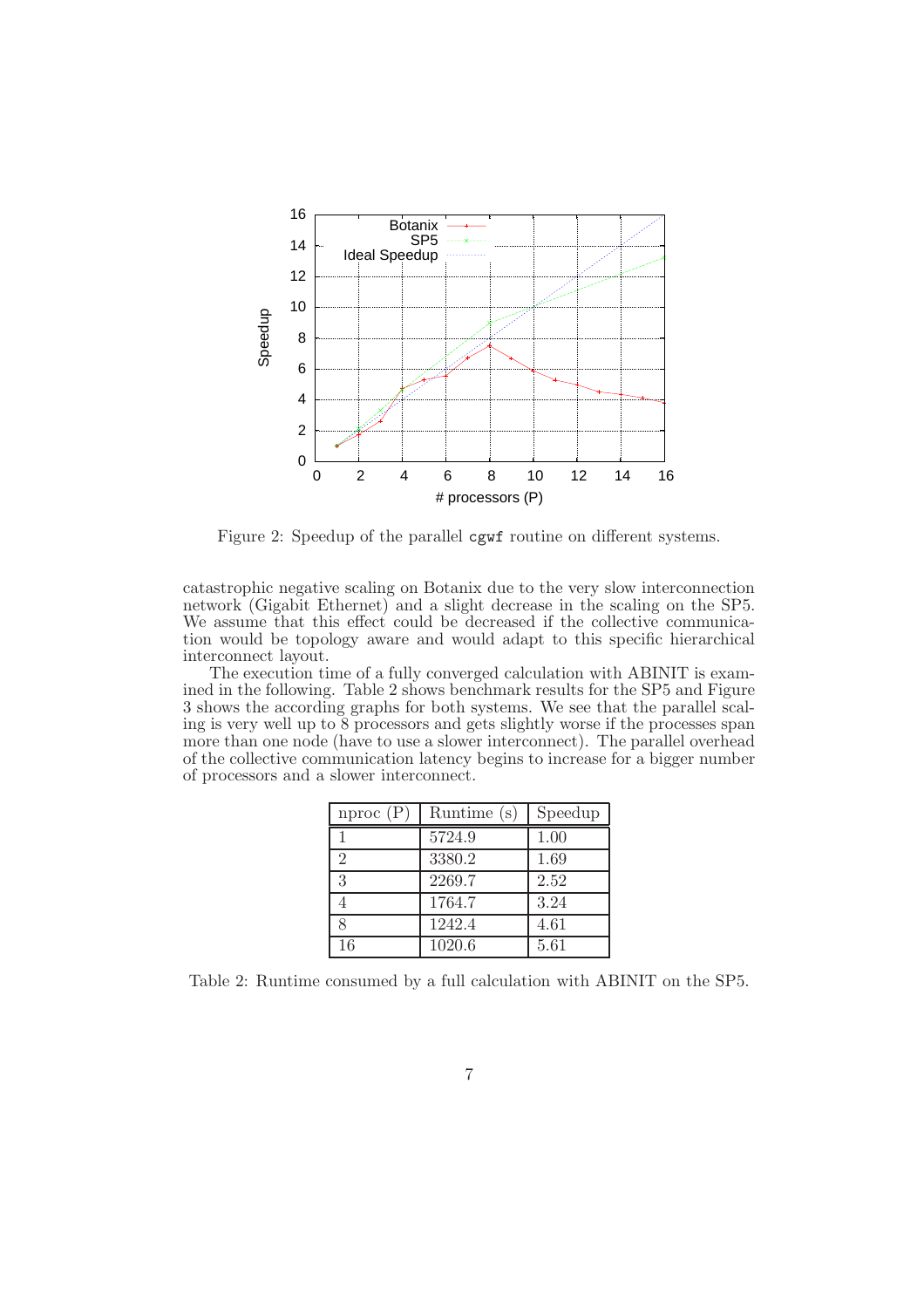

Figure 3: This Figure shows the parallel scaling of a full ABINIT calculation.

We know that the serial part of ABINIT uses about 17% of the application running time (cp. [16]. This means that the sequential (not parallelized) execution time for our specific example equals to

$$
t = 0.17 \cdot 5724.9s = 973.23s
$$

which clearly dominates the overall execution time on 16 processors ( $> 95\%$ ).

# 6 Conclusion and Future Work

We can conclude that the cgwf routine has been parallelized efficiently. Strong scaling up to 16 processors with a small system is possible and weak scaling can be achieved with bigger input systems for much larger computers. The speedup of the whole calculation is asymptotically limited to 5.88 and is nearly reached with a fast interconnection network (shared memory). One needs to parallelize also the vtowfk and maybe other parts of the code to achieve a better scaling on large parallel computers.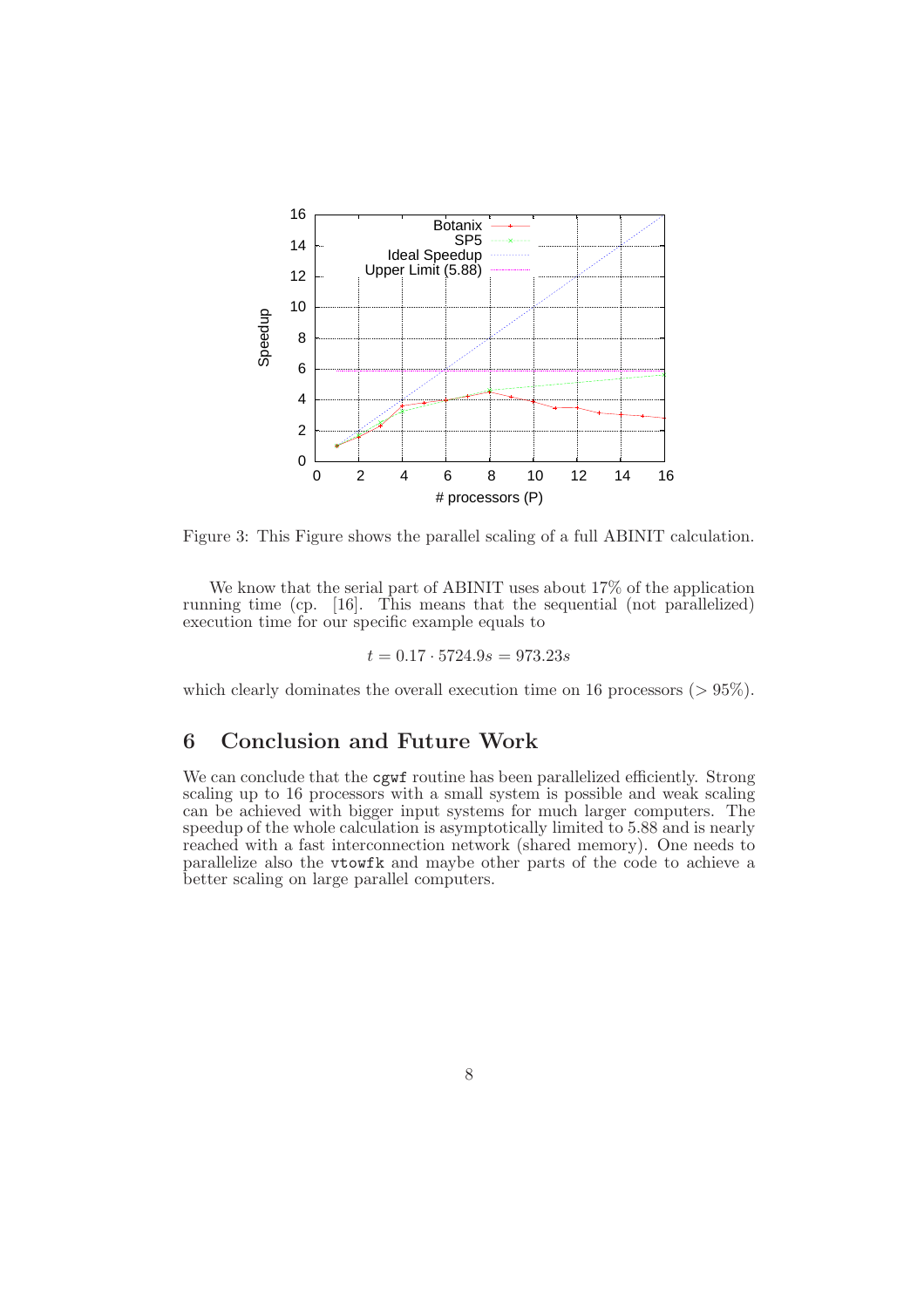# 7 Biography



Torsten Hoefler graduated 2005 in computer science in the special field of parallel computing. He was awarded with the Best Students Award of the Technical University of Chemnitz 2005 and the PARS Junior Research Price 2005 of the German Computer Socienty (GI). He is currently working as a member of the Open MPI [18] team to optimize collective communications and to prove the useability and efficiency of non blocking collectives. One of his projects deals with the efficient implementation of a quantum mechanical calculation (Abinit) with the help of non blocking collectives. This work represents the first steps in this direction.

### 8 Publications

• T. HOEFLER, R. JANISCH, AND W. REHM: Analyzing the parallel scaling of Teter's conjugate gradient based minimization for Ab Initio calculations - to be submitted

### 9 Acknowledgement

This work was carried out under the HPC-EUROPA project (RII3-CT-2003- 506079), with the support of the European Community - Research Infrastructure Action under the FP6 "Structuring the European Research Area" Programme. T.H. especially thanks his scientific host Carlo Cavazzoni for very helpful dicsussions and comments.

#### References

- [1] Gonze, X., Rignanese, G.M., Verstraete, M., Beuken, J.M., Pouillon, Y., Caracas, R., Jollet, F., Torrent, M., Zerah, G., Mikami, M., Ghosez, P., Veithen, M., Raty, J.Y., Olevano, V., Bruneval, F., Reining, L., Godby, R., Onida, G., Hamann, D., Allan, D.: A brief introduction to the ABINIT software package. Z. Kristallogr. 220 (2005) 558
- [2] Hohenberg, P., Kohn, W.: Inhomogeneous electron gas. Phys. Rev. 136 (1964) B864
- [3] Kohn, W., Sham, L.: Self-consisten equations including exchange and correlation effects. Phys. Rev 140 (1965) A1133
- [4] ABINIT: http://www.abinit.org/ (2005)